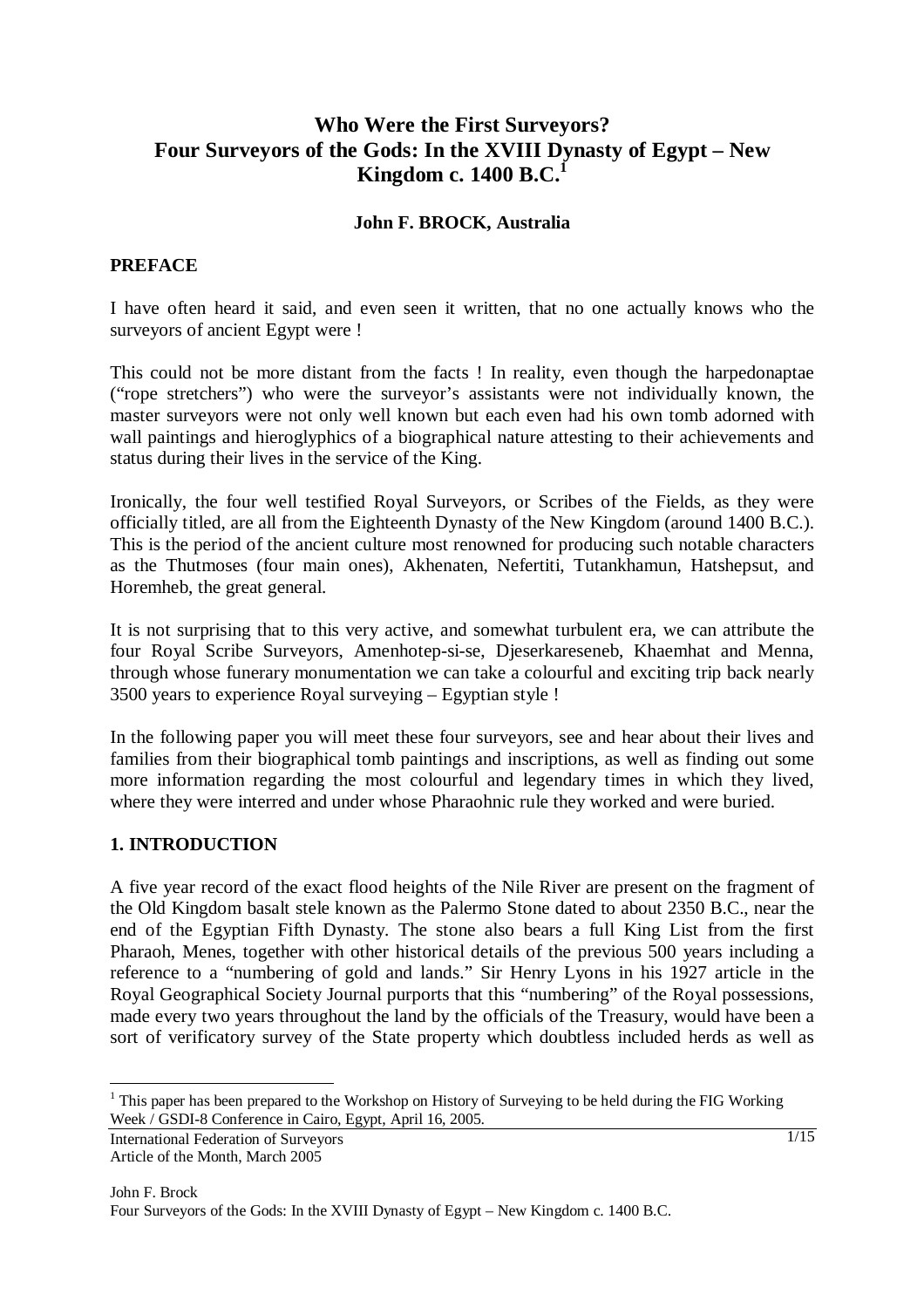land, and this biennial census was so regular a procedure that events in the reign of the King were dated with reference to it.

What is demonstrated on this stone is a firmly established and well administered bureaucracy containing Treasury, Land Registration and Survey Departments which played a major hand in the phenomenal capital works program of the Old Kingdom (2700-2200 B.C.) during which the Great Pyramids of Giza were so accurately set out and constructed. From a 2700 B.C. wooden statue of the temple official, Mitry, known as the Councillor and Overseer of Boundaries, it can be seen that even as early as the very beginnings of the Golden Period of the great civilization itself, there was a very strong and active administration of surveying annexed to the King's government.

### **2. EGYPTIAN SURVEY DEPARTMENT**

*"Remove not the boundary stones of the cornland and change not the position of the measuring tape."* Amenhotpe, son of Kanakht, *Teachings*, Chapter VI (c. 1400 B.C.)

Such was the revered authority of the surveyors and the boundary marks placed by them in the governing religious hierarchy of ancient Egypt at the time of Thutmose IV (or Thutmosis as the Greeks were to call him). Texts even refer to setting boundary stelae "like the sky", such monumentation bearing the name of the King and the owner together with the extent of the holding being formally sealed and registered at the Survey Department. One such stelae, given by Thutmose IV to a priest of Amun, is now in the Cairo Museum. Upon it the vizier Rekhmere tells of his daily duties as it is "he it is who divides all the land into fields. When a petitioner comes and says 'Our boundary stelae have been removed', he must see what is recorded under the seal of the responsible official, and so cause to be given back what has been taken away by the committee which has had the stelae removed."  $(18<sup>th</sup> Dynastv - c$ . 1400-1350 B.C.)

Only the children of the upper class were chosen to be offered the divine privilege of scribe training, which was a rigorous regime from the age of twelve (12) years for some dozen or more years to learn over 700 hieroglyphic signs and other practical skills in many areas. Strict discipline from dawn to dusk was based on the motto: "a boy's ears are on his back." A Scribe of the Fields was multi-skilled in surveying, calculation, agronomy, engineering and other associated areas, as testified on the biographical depictions of their lives on the walls of their tombs, just like our four Cadastre Scribes who will feature in this presentation.

### **3. THE NEW KINGDOM AND THE EIGHTEENTH DYNASTY**

The period of the great civilisation known as The New Kingdom extended from 1550 B.C. right up to the Third Intermediate Period (1069 - 747 B.C.) and was particularly noteworthy not only because of the multitude of colourful characters who featured throughout it but because it is certainly the most well known era to the modern world through Howard Carter's phenomenal chance discovery of the undisturbed tomb of the young Pharaoh Tutankhamun in 1915. The Eighteenth Dynasty (1550 B.C. –1295 B.C.) of the New Kingdom was the one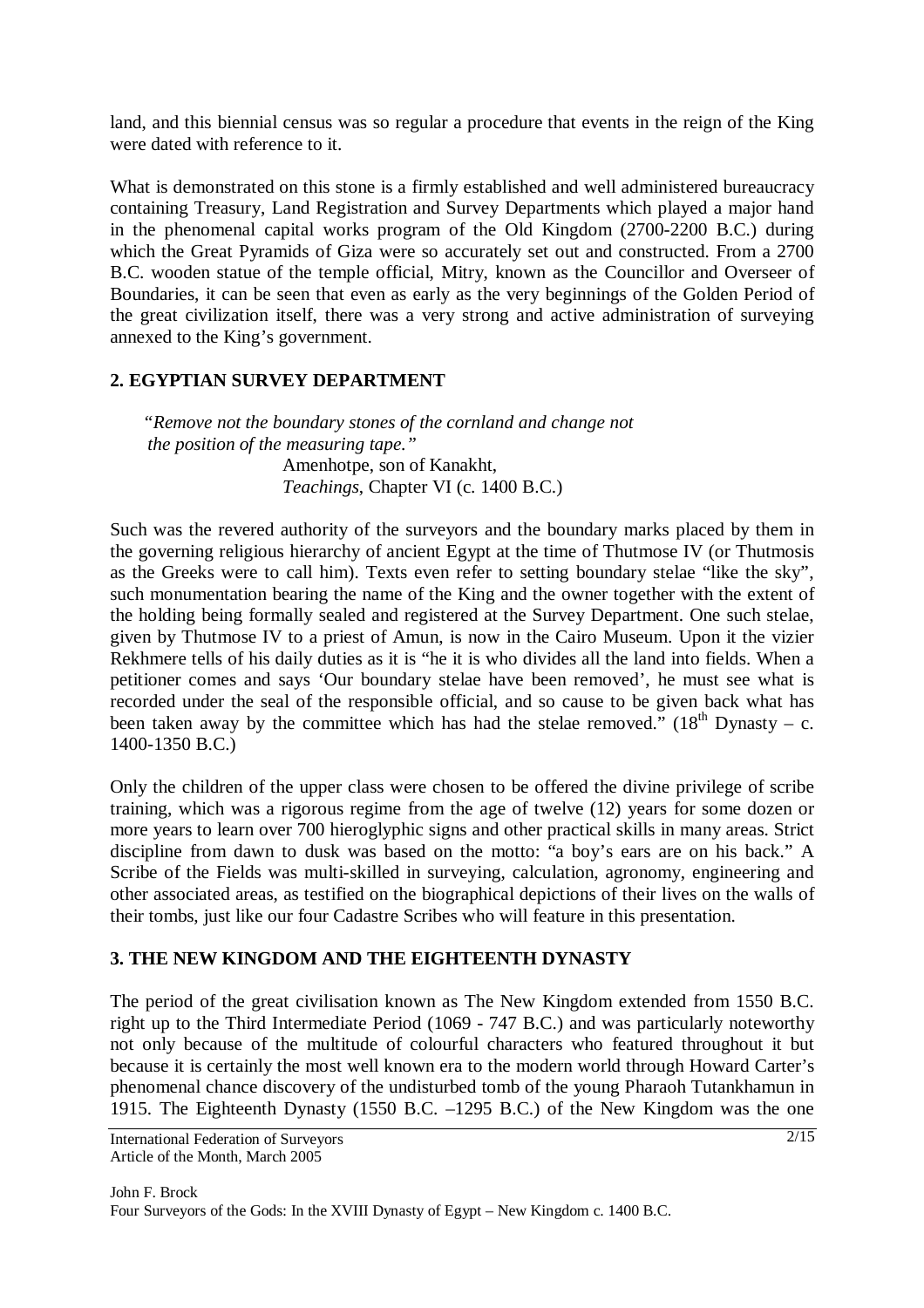which produced not only this young ruler but also his father Akhenaten, his exceptionally beautiful stepmother Nefertiti, Thutmose the Third, the legendary female Pharaoh Hatshepsut and the Leader-General Horemheb.

The accession of Amenhotep IV to the throne in 1352 B.C. heralded the commencement of 16 tumultuous years of upheaval and conflict within the religious bureaucracy of the great civilization. Abandoning over 1700 years of well established theological doctrine Amenhotep IV renamed himself Akhenaten while at the same installing a single god of his own, The Aten, as the sole deity to which the population were ordered to pay homage. He put a ban on all other divinities to such an extent that he had a team of vandals who went around to all recent tombs with reverence to the Amun obliterating not only the references to this deity but also the faces of the tomb owners to rob them of vision in the next world and the ability of the deceased to make his journey across to this hallowed destination. Even though Akhenaten's actions were reviled and vilified by the subsequent Pharaoh's, the first being his own son Tutankhaten who changed his name to Tutankhamun in protest at his father's heretic and disruptive actions, he maintained a very high respect and dependence on his Cadastre Scribes who were precise and professional in surveying the monumentation for his new capital city of Akhetaten and the many fine edifices which arose within it. Some fifteen of the original "Boundary Stelae of Akhenaten" still survive today bearing testimony to the accurate surveying skills of the Cadastre Scribes, three on the western side of the Nile cut into limestone cliffs along the edge of the cultivation and twelve to the east following the hills that form the desert bay next to the river in the area now known as El-Amarna.

Events of this epoch crystallised the modern day fascination with the ancient race and catalysed the evolution of Egyptology into a modern science mainly through the remarkable contributions of men such as Champollion, Flinders-Petrie, Maspero, Gardiner and the rest of the Renaissance archaeologists who advanced the excavations of Egypt's landscape from a buried treasure hunt into a credible collection and collation of the history of the ancient culture.

# **4. THE FOUR SURVEYORS OF THE GODS**

### **4.1 Location of the Tombs**

Each of the four tombs of the Scribe surveyors whose stories are to be detailed here are rockcut tombs at Thebes in southern Egypt on the western side of the River Nile almost adjacent to the famed Ramesseum, a grand temple built in honour of Ramesses the Great, to the north east of the Valley of the Queens and due south east from the Valley of the Kings. The name of this cemetery bearing many of the nobles from the Eighteenth Dynasty is Shaykh Abd al-Qurna which is named after the domed tomb of the local saint, having the largest concentration of private tombs in the overall Theban necropolis. Including other burial places named Dra Abu'l Naga, Asasif, Al-Khoka, Qurnet Murai and Deir el-Medineh the overall Theban necropolis contains graves of many of the craftsmen who dug and decorated the royal tombs of the Valley of the Kings. In total there are some 414 numbered private tombs in the necropolis with 371 dating to the New Kingdom and Late Period, 173 of which can be placed within Dynasty XVIII.

International Federation of Surveyors Article of the Month, March 2005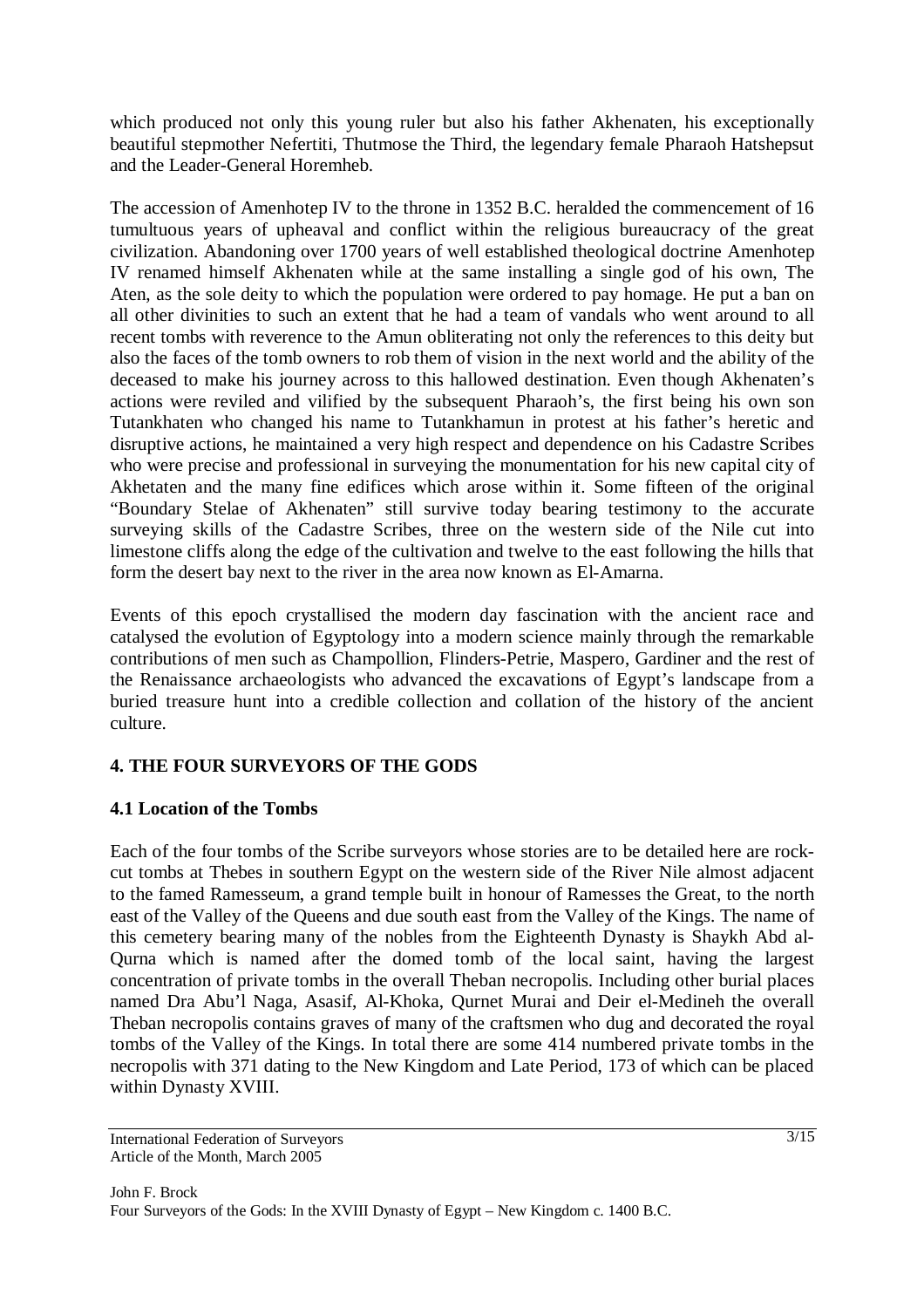It should be carefully noted that these New Kingdom private tombs were cut into the limestone cliffs on the western slopes of the Theban mountains and that the actual burial chamber lays beneath the tomb chapel which is the part most often referred to as the "tomb" and holds the majority of the painted decoration and statuary. Most of the structures followed the typical contemporary style of the inverted "T" shape bearing biographical images and text laid down in a given format of splendid artwork, vivid colour and lively animated scenes of both the mortal life and after-life.

## **4.2 Amenhotep-si-se (TT75)**

Amenhotep-si-se was referred to as a "Second Prophet of the Amun" during the rule of Thutmose IV (1400-1390 B.C.), the suffix to his name literally meaning "the son of a man" or "the gentleman" which was a direct reflection of his family's wealthy status within the society.

**Paintings on the left wall of the entrance show some temple craftsmen and field surveyors at work some of whom carry the coiled measuring rope in the cache of the Ram's head of Amun symbol on their upper arms** while on the wall opposite the tomb owner is shown making gifts and donations of statues, a harp and some containers. On the wall at the right of the entrance the deceased is having a meal with the opposite wall depicting the dead man going to his relatives with others to the Amun Temple at Karnak and being welcomed by a priest upon arrival.

### **4.3 Khaemhet (TT57)**

Khaemhet, who was also known as Mahu, was a royal Scribe during the rule of Amenhotep III (1390-1352 B.C.) more officially entitled "Overseer of the Granaries of Upper and Lower Egypt." His tomb is one of only four private tombs to be decorated with reliefs and is specifically dated to the  $30<sup>th</sup>$  year of the reign of the king i.e. 1360 B.C. Tiyi (or Teje) is named as his wife but there is no mention of any children with only one other individual apart from the king being referred to, the Scribe Imhotep.

George Lloyd, an amateur archaeologist discovered the tomb in 1842, but he died shortly after when his gun accidentally discharged. The tomb has suffered severely over the years with later occupation by hermits causing much fire related damage. However the most inexcusable ruination of the art came when the early explorers used a technique of extracting squeezes of the images using water-softened newspaper pushed onto the walls. The entirety of the coloured wall paint transferred successfully onto the newspaper but was stripped permanently from the walls. Fortunately the reliefs underlying the scenes still remain today to give us an animated collection of interesting life images. The relief of Khaemhat's profile remains with the Berlin Museum (see photograph). The tomb design is a more intricate variant of the normal "T" shaped tomb having the usual entrance court but with three rooms in total.

Steep steps take you down into the courtyard where a stela shows canopic jars and the instruments used for the "Opening of the Mouth" ritual. Through a short passage leads into the transverse offering hall where a replica cast replaces the bust of Khaemhat at the Berlin Museum. To the left of this he is seen making offerings to Amun and Re-Horakhty above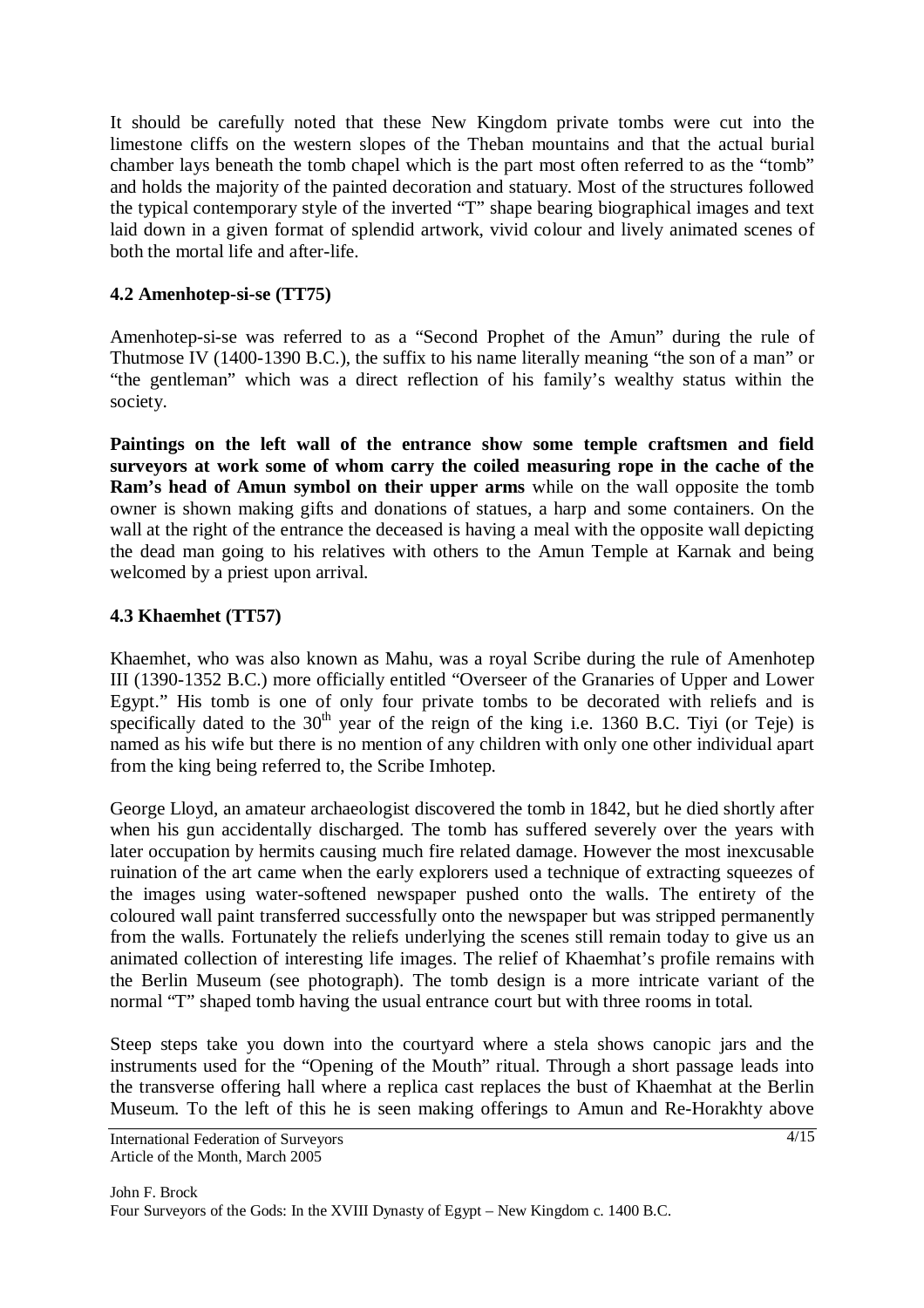offering bearers and butchers. **Amongst the agricultural activities which follow is the measuring and recording of the crops by the survey party with the sacred rope.** There also scenes of the unloading of freight ships, produce carried to the market and Khaemhat offering a sheaf of corn to the serpent goddess Renenutet (Termuthis) who is suckling the infant monarch. The small southern wall contains statues of the tomb owner and the royal scribe Imhotep with a relief of the deceased's wife Tiyi between them. On the back left wall men present cattle before Amenhotep III sitting in his kiosk with the other side showing Khaemhat and other officials receiving rewards from the king with a text from his  $30<sup>th</sup>$  Regnal Year. The northern wall has more offering scenes.

Khaemhat is painted before deities in the first hall of the widened passage through a short corridor. Left hand images are of the funeral procession and ceremonies towards Osiris and the Western Goddess while on the right is the Book of the Dead and the pilgrimage to Abydos where one of the boats even contains a horse and chariot. Within the additional funeral rites Khaemhat is portrayed in the "Fields of Iaru" which is the idyllic Netherworld. Priests and mourning women are also present to pay respects to the departed. The inner room next has three pairs of statues – Khaemhat and Tiyi, then with Imhotep and finally with an unknown woman, as well as offering texts and litanies inscribed onto the walls. Within this inner room is a short corridor to a shallow staircase leading to a tunnel circling clockwise down into two small rooms followed by two larger rooms, one of these probably the burial chamber with the other to hold the funerary equipment, but nothing was found here.



Menna's horse and chariot Photo by Jacques Livet (OsirisNet 2001)

International Federation of Surveyors Article of the Month, March 2005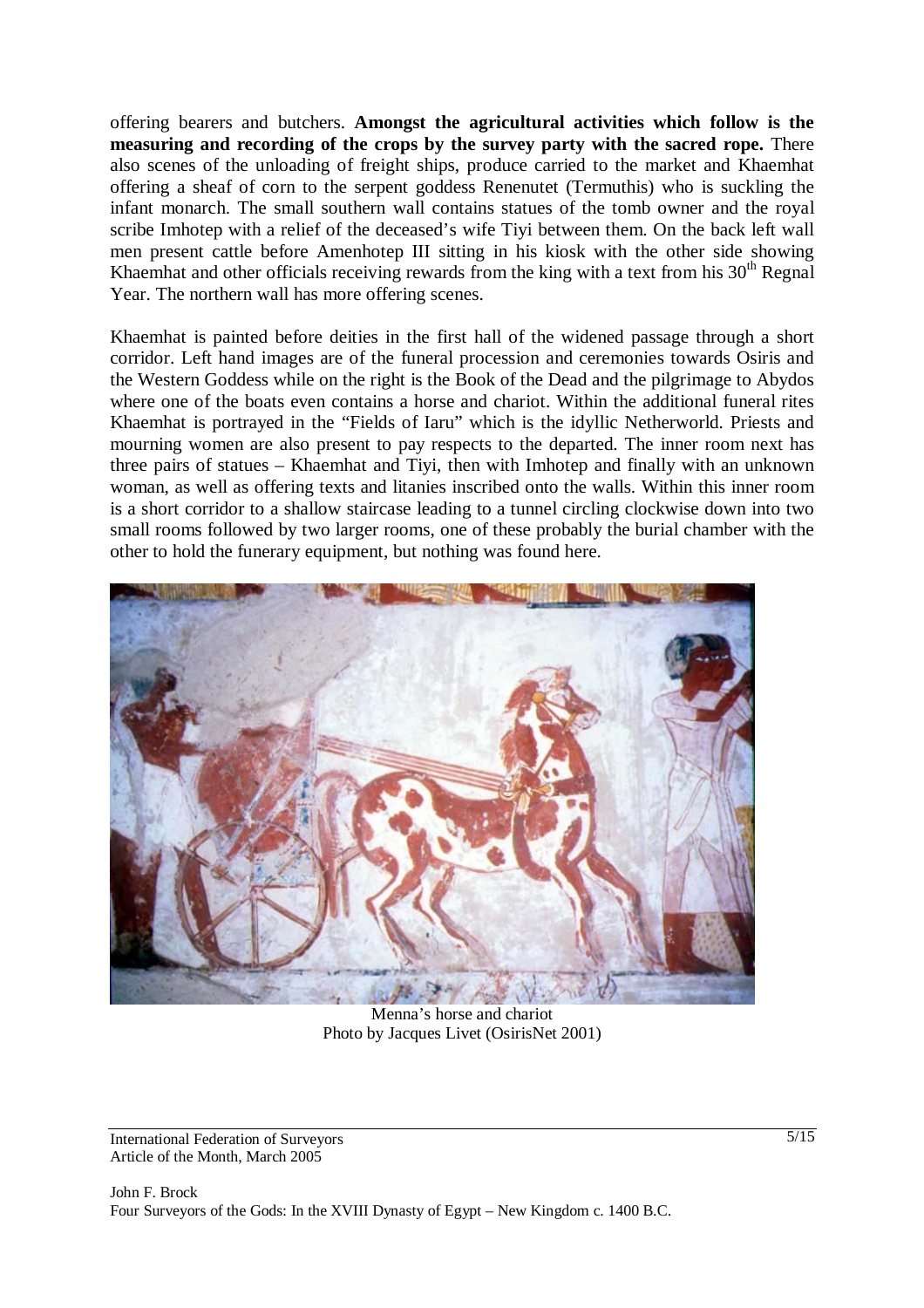

Scribe Khaemhat Photo from touregypt.net

# **4.4 Menna (TT69)**

Without doubt Menna is the most well known of the four Cadastre Scribes as his is the only tomb which shows the survey party holding the measuring rope at full stretch with the knotted divisions clearly visible as well as his tomb painting being the most complete of these category of burials.

According to Sigrid Hodel-Hoenes (in her book) Menna was "Scribe of the fields of the Lord of the Two Lands of Upper and Lower Egypt", saying that he was assumed to be a surveyor or archivist responsible for land ownership records, "that is, a 'cadaster scribe'." His name means "lasting" and his wife Henut-tawy was a Chantress of Amun. From Campbell's original tomb report of 1910 it is stated that Menna had two sons – a Uab or *web* (libation) priest called Kha, and Sa, probably a Scribe of the Fields (described as a "Scribe of the Reckoning of Grain") following after his father and "at least three daughters" – Uy, Nofera and Kasi who was very likely to have been already deceased. Hodel-Hoenes attributes only two daughters to him being Imn-em-weskhet (or Amenemwaskhet) who was a lady-inwaiting in the king's court and Nehem-awayt, but there may have actually been four of them. Both authors acknowledge that there are no direct inscriptions to nominate the Pharaoh served by Menna but Hodel-Hoenes declares that from the similarity of decoration to the nearby tomb of Nakht it is more appropriate to attribute his interment to the reign of Amenhotep III (1390-1352 B.C.) the succcessor of the usually ascribed Thutmose IV (1400-1390 B.C.).

Even though the magnificently ornamented tomb paintings were nearly complete, because of the upheaval caused during the reign of the subsequent ruler Akhenaten Menna's loyalty to the god Amun was punished by contemporaries of the Amarna Period by removing his face

International Federation of Surveyors Article of the Month, March 2005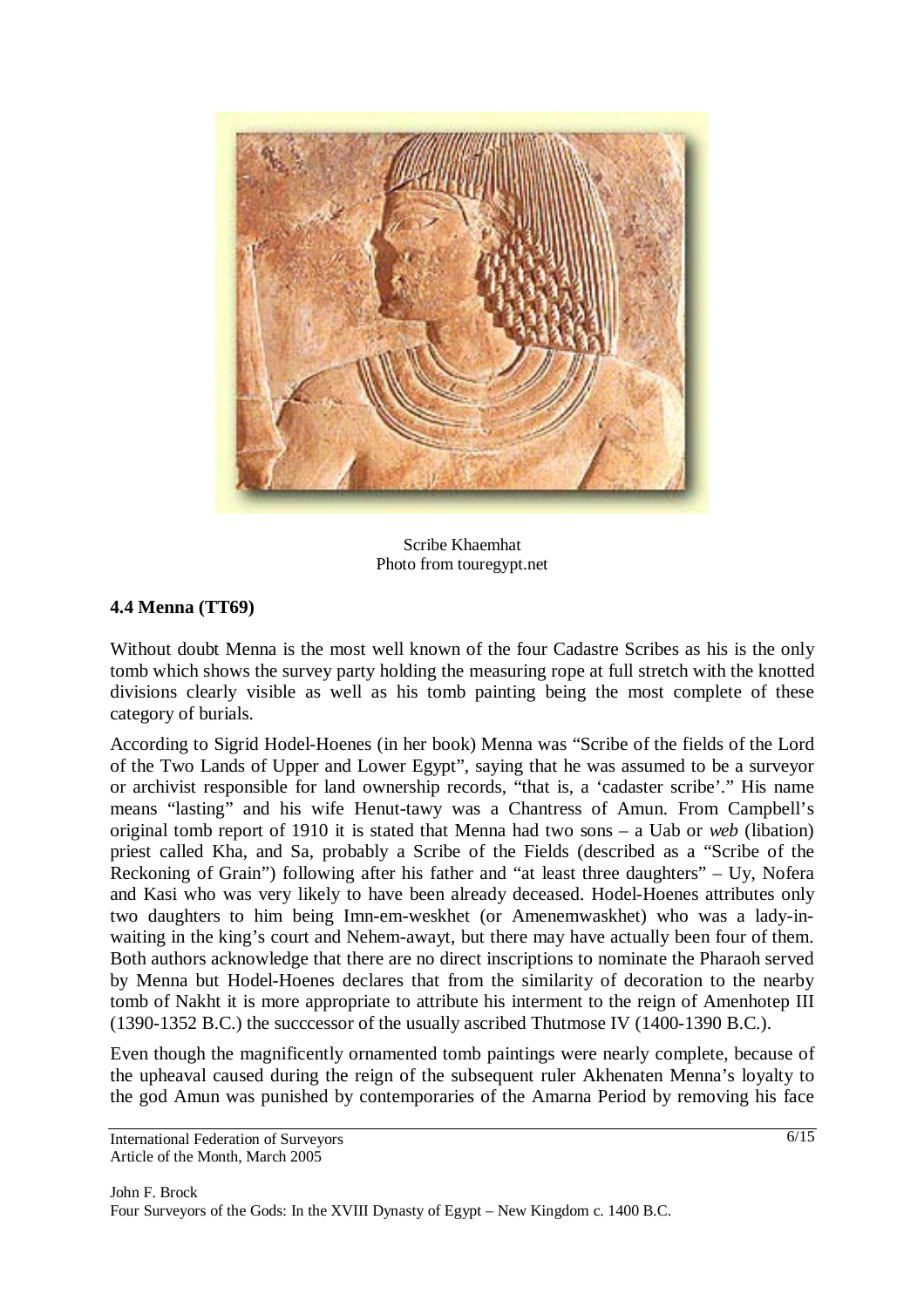and eyes from many scenes in an effort to rob him of the enjoyment of eternal life. Typically classical of rock tombs of the period Menna's "T" shaped structure bore an entrance corridor (courtyard) leading into a wide vestibule then a shorter corridor through to a long chapel with a niche at the end.

On the left side of the tomb entry is composed a hymn to Amun-Re:

 "[Hail to you, Re, at your rising! Amun, divine power! You Rise that you illuminate the Two Lands, You traverse the heavens in your dawn (*Mandjet*)-bark for your daily voyage, Your heart as wide as the *Mandjet*-bark. You pass by the sand-bank of the Double-bladed-lake, Your foes overthrown.]

 You have appeared in the Mansion of Shu, Having rested in the Western Horizon, Your majesty has received veneration, The arms of your mother behind you, Every day, as a daily custom.

 I behold you at your beautiful festival, At your sailing to Deir el-Bahri, When your excellence is manifest, resounding, I worship you, Your perfection in my face.

 You let me repose in the house that I have built, In the favour of the good god. You let be in your entourage, That I be content with the bread of your giving, As is done for the just on earth."

His daily occupation is displayed on the left wall of the outer chamber as the superintendent of agricultural work. In the upper corner he sits on a camp stool observing his men surveying the crops (see photograph) with the inscription translated as:

"He delights himself with the labours of the fields – he who greatly satisfies the Lord of the Two Lands in [his] desire … the king's two eyes in every place, the Overseer of the Estate, [Men]na, triumphant before the great god."

Menna's figure presides over the two pairs of rows of pictures, the second lower register containing three daughters, the first two with splendid head-dresses playing sistrums being touched approvingly by their father. Various individual shots show the reaping and harvesting of the grain, two girl gleaners tearing at each other's hair, a woman gives a man a drink, and a man rests under a tree. In the bottom row a tired man sleeps under a tree, a girl removes a thorn from another's foot and the main purpose of the grain operations – ploughing, digging and sowing is seen as well.

Menna is represented in his confrontation with the "Weighing of the Heart" ordeal then, having been judged by Osiris and a panel of 42 judges as pure he is transformed from his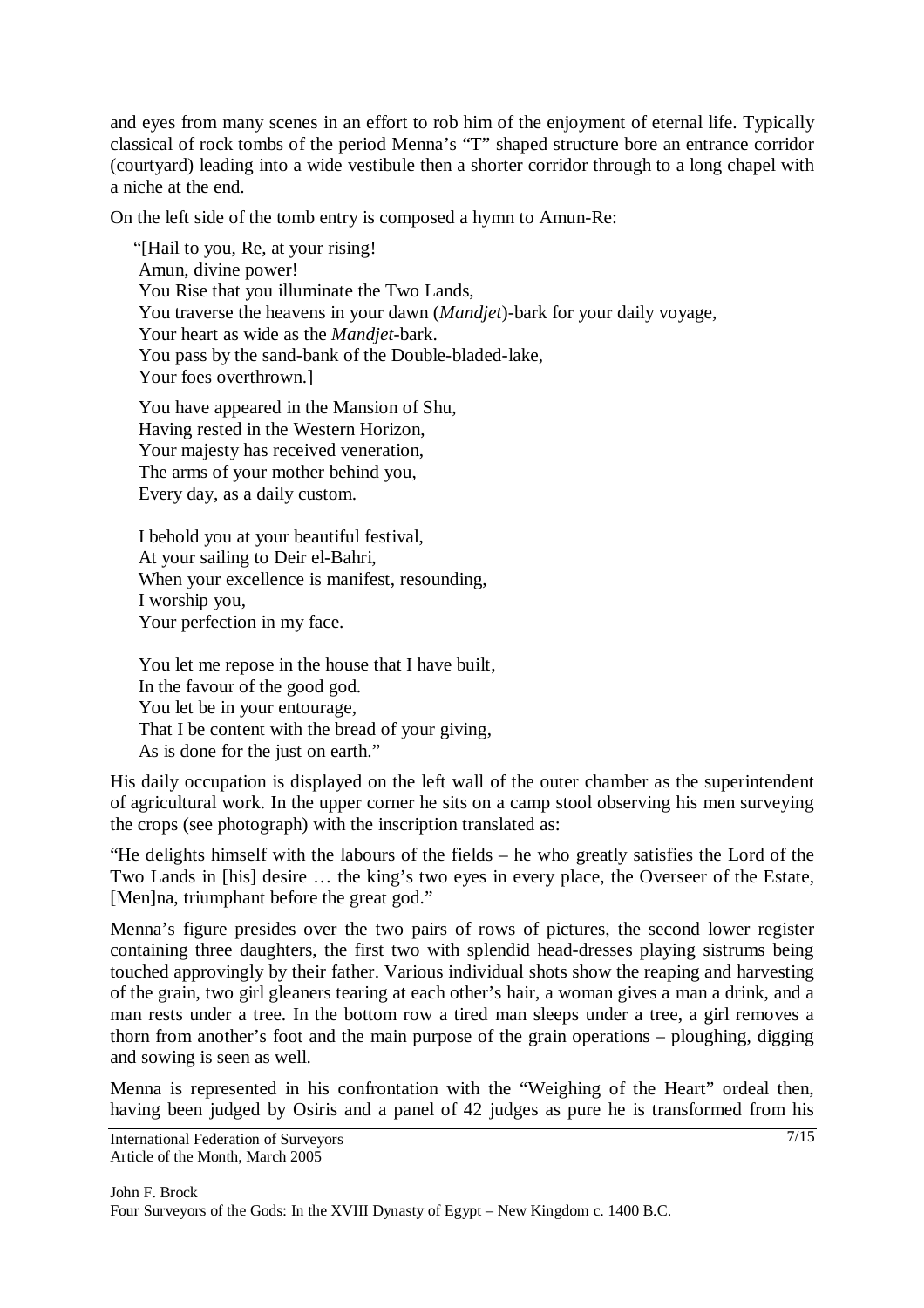mummified state into the arisen form. The remainder of the tomb shows active scenes of the deceased's life and his activities in the afterlife which include fishing with a spear and killing game-birds with a throw stick in a boat among the papyrus thicket with his family. All animal life in the thicket is terrified except for the crocodile chewing on a fish.

One scene in this tomb which is quite rare is where one of the peasant farmers is prostrate on the ground awaiting a beating from one of Menna's henchmen for non-payment of his taxes with the experience being graphically described:

"The snake has seized half the grain, and the hippopotami have eaten the rest. Mice abound in the fields, the locusts descend and the herds devour; the sparrows steal – woe to the farmers! The remains on the threshing floor are for the thieves. The team is dead from threshing and plowing. The scribe moors at the riverbank, and goes to record the harvest. His guards have clubs and the Nubians accompanying him have palm branches. They say: 'Give the grain!' 'There is none!' They beat the peasant furiously, and bind him and throw him into the ditch. The scribe controls everyone's work."



Scribe Djeserkareseneb carrying out a survey of the crops Photo by Jacques Livet (OsirisNet 2001)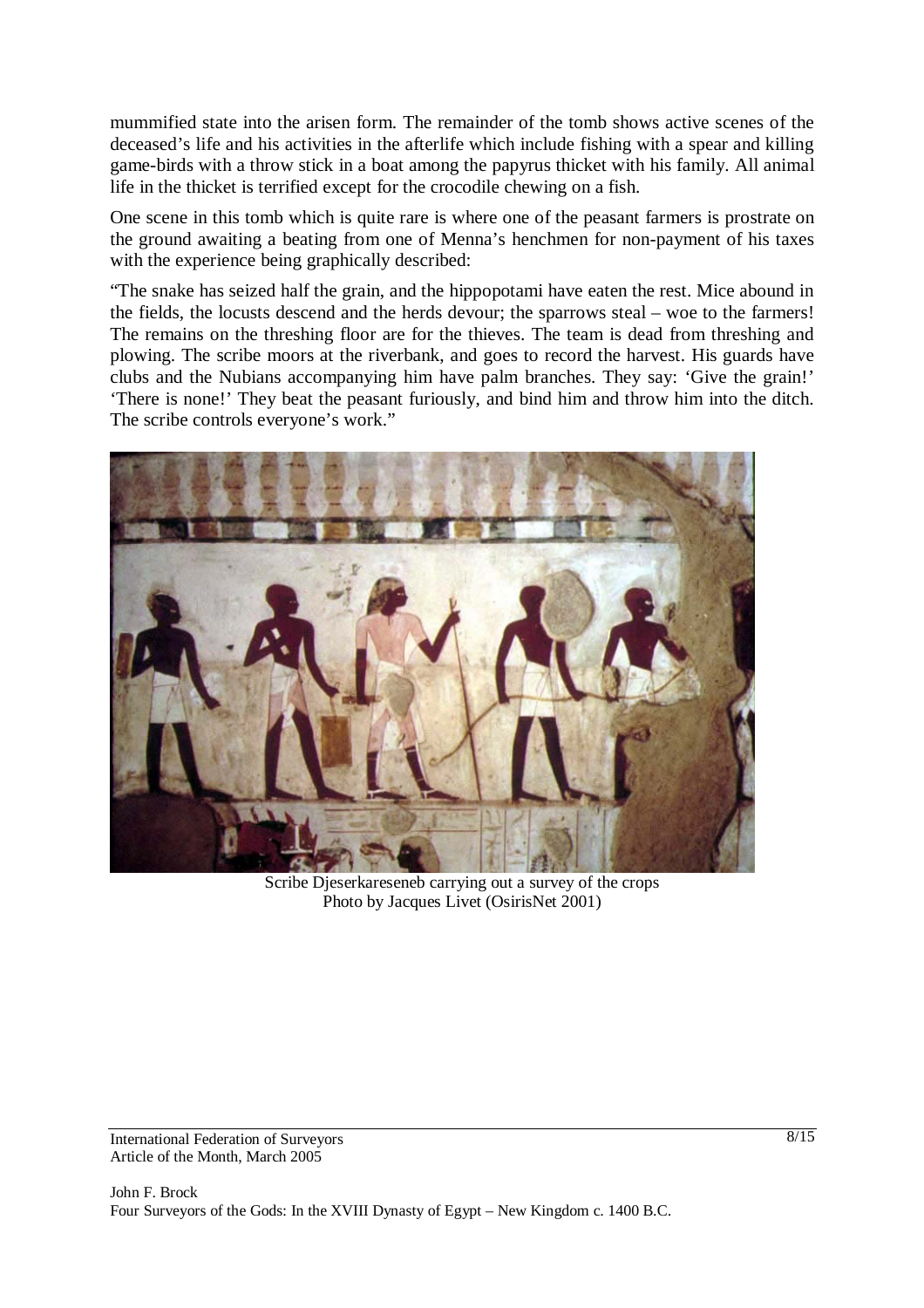

Scribe Menna looks authoritatively over his surveying party Photo by Jacques Livet (OsirisNet 2001)

So it is clear that the Cadastre Scribe was not always a welcome sight to those farmers whose productivity was insufficient to meet the burden of their taxes, but it is evident from his horse and chariot (see photograph) that Menna was a figure of status and wealth through his service to the Temple bureaucracy.

### **4.5 Djerserkereseneb (TT38)**

Alternatively referred to as Zerkereseneb due to the interchange of the "dj" and "z" by various Egyptologists his burial is dated to the king Thutmose IV (1400-1390 B.C.), his tomb being based on the customary inverted "T" design cut into the slope of the hill to provide a vertical face and entrance courtyard where stelae and offering tables could be set up for any wishing to pay tribute to his memory. Such visits to this tomb were most common at the time of the Great Festival of the Valley which is the equivalent of the Christian All Souls' Day. He was entitled "Grain counter of the Amun."

As with most tombs of this era the artwork was usually done by a group of artists demonstrating slight nuances in the style of the established format. Unfortunately, as was the case with Menna's inscriptions and many others of that brief but turbulent Amarna era, whole columns of hieroglyphs were removed not long after the burial of the tomb owner. Nevertheless we still are treated to many richly colourful and lively images of the deceased's life and his send off banquet for his new eternal life.

The first views of Djeserkereseneb on the eastern side (left) of the northern wall show him standing over an imposing two registers in height pouring incense over a variety of offerings,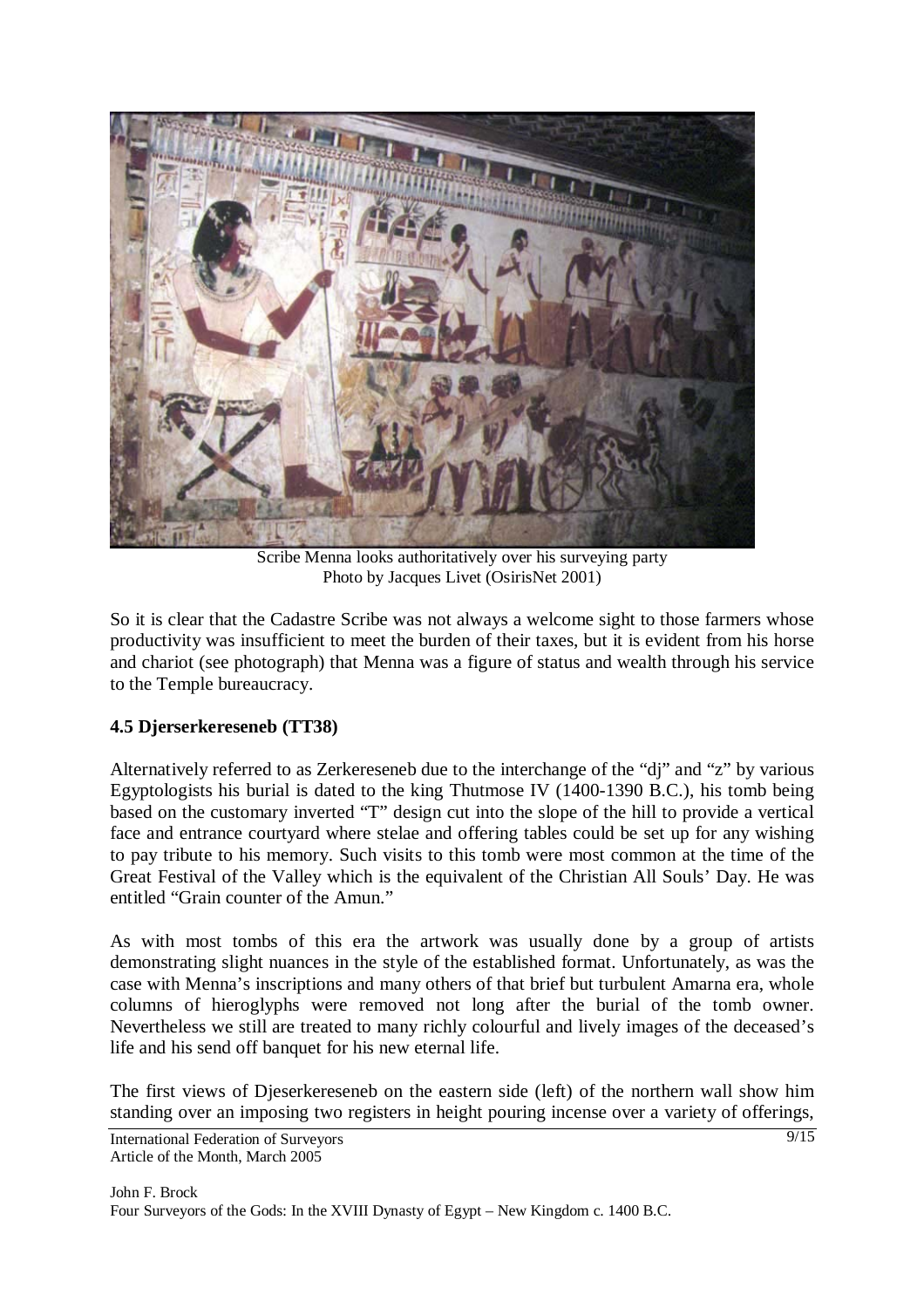with his wife Wadjrenpet dressed in a long white dress standing behind him at an equally impressive height. Behind the two parents comes the eldest son Iri-nacht carrying a large stem topped with a Lotus blossom bouquet. He was also a Scribe like his father, and two brothers were present with him. To the right the standard four registers show two young shavenheaded offering bearers one shouldering two wine casks while the smaller boy carries a big two handled amphora on his shoulder both hastening to the banquet. In the third register there are three stylishly attired young ladies who, although unnamed, are probably his daughters with varying hairstyles and collars, followed by three offering bearers each holding a side of beef, the head of the beast and a duck by the wings respectively, with two men butchering a carcass on a papyrus mat.

On the eastern wall the tomb owner is shown in his official capacity for the Amun Temple administration supervising the measurement of the crops and harvesting. In the top register he holds his scribal palette in one hand and his long staff of office in the other while wearing a long transparent kilt and white sandals. His survey party is to the right of him measuring the crop production, which is typically shown as a rich harvest, with a shady sycamore covering jars of refreshment beneath it awaiting them at the end. The middle register has the deceased standing before a tall offering table with a chalice in each hand looking at the burning incense and many gifts like bread, an ox head, dates, grapes, cucumbers and jars of wine. At the rear stands the goddess of the harvest Renenutet in the form of a cobra, described by the attached hieroglyphs as "the provider of nourishment". South of this wall the tomb owner observes many agricultural activities such as ploughing, seeding and winnowing while leaning on his long staff.

The western side of the south wall is devoted to the funerary banquet with the opposite wall mirroring this detail in true Egyptian symmetry. Djeserkereseneb and his wife sit before their two daughters who wear long white dresses leaving one breast exposed as a sign of mourning. Behind them two small servant girls wearing nothing but narrow girdles attend to a guest by fixing her hair. In the centre register there are the musicians, dancers and chorus with all four musicians being female, the leader playing a harp. In the background there are three "clappers" sitting cross-legged on a mat who add rhythmic accompaniment to the music by clapping their hands. Another rare but curious representation shows some guests exhibiting signs of nausea as a result of the excessive consumption of alcohol at the wake ! Perhaps we have learnt too much from our illustrious predecessors !

### **5. CONCLUSION**

It is not surprising that there is such a widespread interest in the ancient Egyptian civilisation with its spectacular structures, grandiose burial tributes and artistic hieroglyphic language. For the more specialised there is the thrill of discovering the origins of their own scientific or ornate crafts such as the doctors, stonemasons, lawyers, agronomists, engineers and for us – the surveyors !

With glowing pride we can look back through the most elegant medium of biographical tomb art to catch snapshots of the lives of these four surveyors with their richness of variety and multi-skilled capacities. The highest level of regard and status was bestowed upon these Four

International Federation of Surveyors Article of the Month, March 2005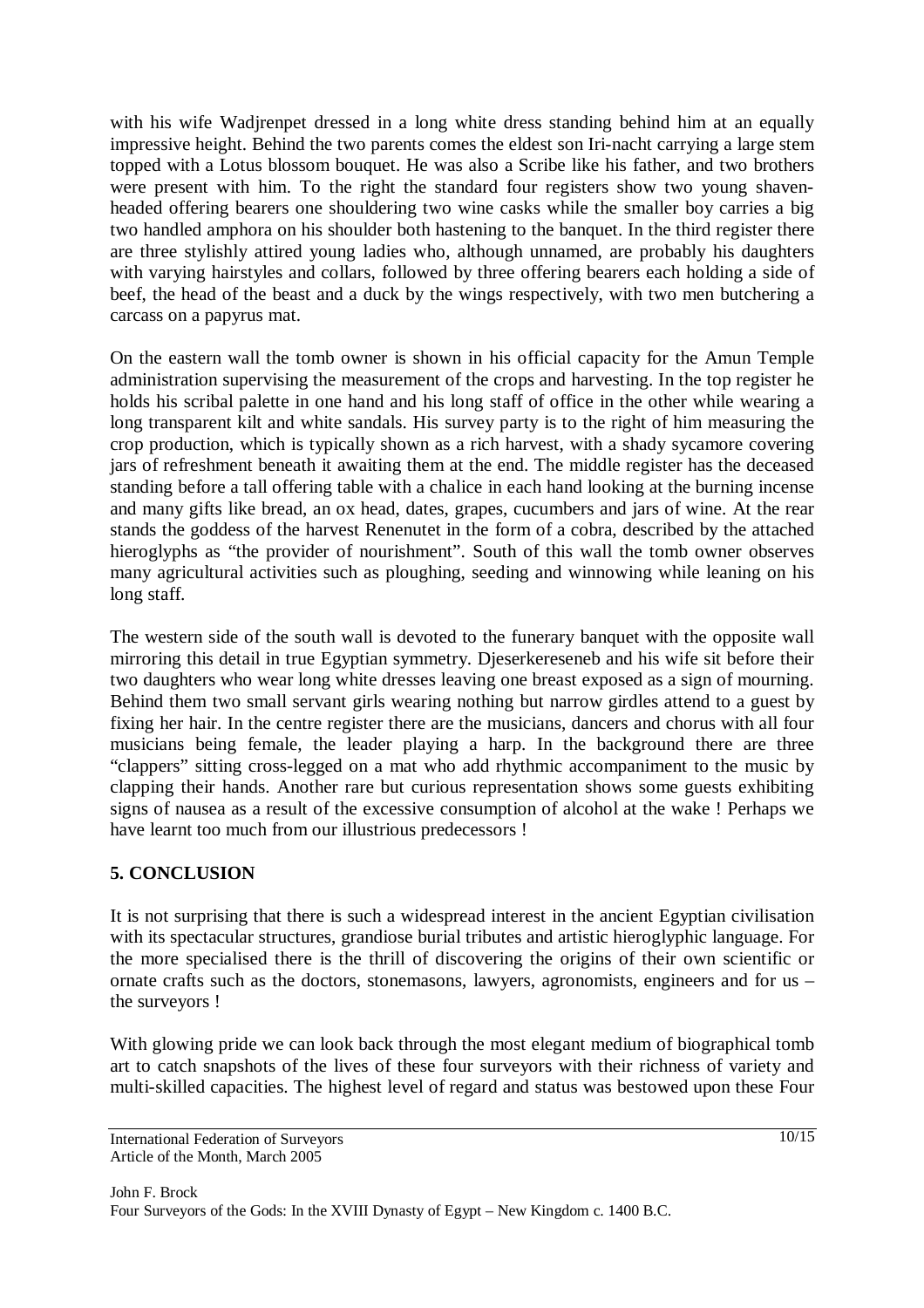Surveyors of the Gods and we may also pay tribute for the most dignified way in which our ancient predecessors so excellently established our fine Profession.

#### **DEDICATION**

I dedicate this paper to the people of Egypt and their great surveyors both of ancient times and the present. Surveying would not be such a professional proud and well-administered institution without the magnificent foundations set down by the most great ancient civilisation.

#### **SINCERE APPRECIATION**

I would like to take this opportunity to thank all of those who assisted me in the collection of material to enable me to write this paper :

Suzanna Edwards, Janet Fletcher, Prof. Naguib Kanawati, Jacques Livet, Thierry Benderitter, Ian Brock (my brother), Books Ulster (Northern Ireland), Maat Books

#### **REFERENCES**

- 1/ ARNOLD, Dieter , Building in Egypt Pharaonic Stone Masonry (Oxford University Press, 1991)
- 2/ ARNOLD, Dorothea , When The Pyramids Were Built Egyptian Art of the Old Kingdom (Metropolitan Museum of Art, Rizzoli International Publishing Inc., 1999)
- 3/ BERGER, S. "*A Note on Some Scenes of Land Measurement"*(JARCE V. 20,1934)
- 4/ BOOTH, P . A, Images of Time in Ancient Egyptian Art
- 5/ BOYER, Carl B., revised by MERZBACH, Uta C. , A History of Mathematics (Wiley, 1991)
- 6/ BROCK, John.F.,Pyramids to Pythagoras: Surveying From Egypt to Greece 3000 B.C. to 100 A.D., Proceedings of FIG Working Week (Athens, Greece, Monday May 24, 2004)
- 7/ BROCK, John.F., Surveying For The Pharaohs The Scribes of Ancient Egypt, Proceedings of *The Greatest Show in History: From Moses to MGM – A Surveying Odyssey* (Sydney, Monday May 19, 1997)
- 8/ CAMPBELL, Colin, Two Theban Princes Sons of Rameses III, (Oliver and Boyd, Edinburgh, 1910)
- 9/ COTTRELL, Leonard, The Mountains of Pharaoh 2000 Years of Pyramid Exploration, (Book Club Associates, London, 1975 – originally pub. 1956)
- 10/ DAVID, Rosalie, The Pyramid Builders of Ancient Egypt A modern investigation of the Pharaoh's workforce (Routledge,1996)
- 11/ De GARIS DAVIES N., The Theban Tombs Series *The Tombs of Two Officials of Tuthmosis the Fourth* (Egypt Exploration Society 1923).
- 12/ DODSON, Aidan, The Pyramids of Ancient Egypt (New Holland, 2003)
- 13/ FAULKNER, R.O.,A Concise Dictionary of Middle Egyptian(Griffith Instn, 1996).
- 14/ GARDINER, Sir A., Egyptian Grammar (Griffith Institute, 1988)
- 15/ GRIMAL, N., A History of Ancient Egypt (1995)
- 16/ HAWASS, Zahi, The Treasures of the Pyramids, (Barnes and Noble Books, New York, 2003)

International Federation of Surveyors Article of the Month, March 2005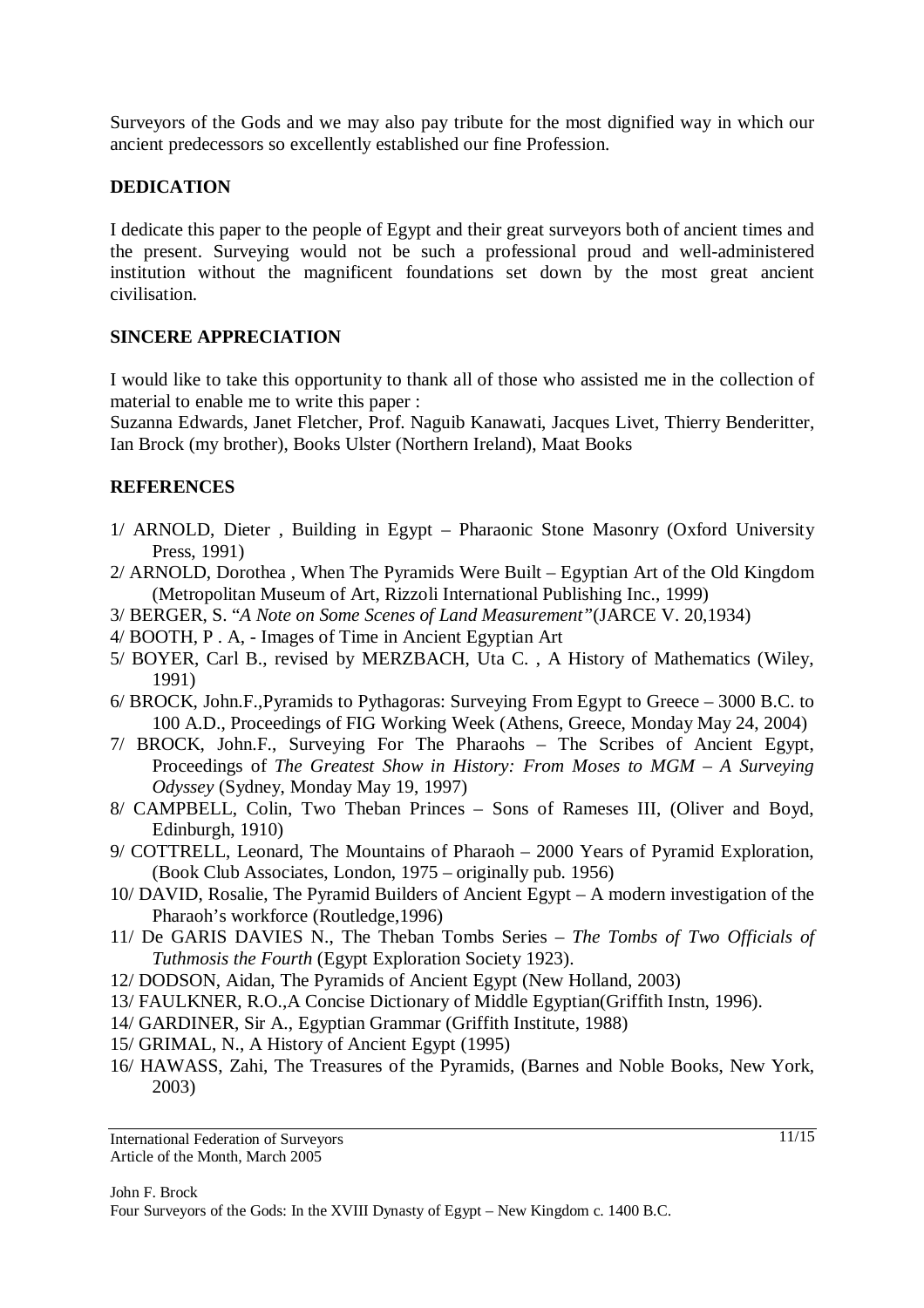- 17/ HODEL-HOENES, Sigrid, Life And Death In Ancient Egypt Scenes from Private Tombs in New Kingdom Thebes (English translation by David Warburton), (Cornell University Press, Ithaca and London, 2000)
- 18/ ISLER, Martin, "The Gnoman in Egyptian Antiquity" (JARCE, Vol 28, 1991)
- 19/ ISLER, Martin, "An Ancient Method of Finding and Extending Direction" (JARCE, Vol 26, 1989)
- 20/ ISLER, Martin, Sticks, Stones, & Shadows Building the Egyptian Pyramids (University of Oklahoma Press, 2001)
- 21/ JACKSON, Kevin and STAMP, Jonathan, Pyramid Beyond Imagination Inside The Great Pyramid of Giza, (BBC, London, 2002)
- 22/ KEMP, Barry J., Ancient Egypt Anatomy of a Civilisation (Routledge, 1991)
- 23/ KIELY, Edmond, Surveying Instruments: Their History (1947, Reprint 1979)
- 24/ LYONS, Sir H.. "*Two Notes on Land Measurement in Egypt"*(JARCE V. XII, 1926)
- 25/ MURNANE, W . J & VAN SIDEN III, C., The Boundary Stelae of Akhenaten (Regan Paul International, 1993)
- 26/ ROBINS, G., Proportion and Style in Ancient Egyptian Art (Uni. of Texas, 1991)
- 27/ SHAW, Ian, The Oxford History of Ancient Egypt (Oxford University Press, 2000)
- 28/ SHAW, Ian, and Nicholson, Paul, The British Museum Dictionary of Ancient Egypt (British Museum Press, 2002)
- 29/ SILIOTTI, Alberto, Guide To The Valley Of The Kings (Weidenfeld & Nicolson, London, 1996)
- 30/ STRUDWICK, Nigel and Helen, Thebes In Egypt A Guide to the Tombs and Temples of Ancient Luxor, (Cornell University Press, Ithaca, New York, 1999)

**Note:** JARCE stands for Journal of the American Research Center in Egypt.

#### **More references:**

- 1/ www.osirisnet.net/tombes/nobles
- 2/ www.touregypt.net/featurestories
- 3/ www.manetho.de/nekropolen/theben

### **BIOGRAPHICAL NOTES**

John Brock holds a Bach of Surveying (UNSW,1978), MA Egyptology (Mac. Uni.,2000) Registered Surveyor NSW (1981), Licensed Surveyor QLD (1990), Rose Atkins Assoc., Blacktown (10 years), H. Ramsay & Co., Harris Park (1  $\frac{1}{2}$  years) surveying for 31 years, Fellow of ISA, former Vice Pres., committee, convenor of PR & History Subcommittees ISNSW, papers to Survey Congresses in Sydney ,Cairns, Perth, Newcastle, Launceston, Queenstown, NZ, Brisbane, Little Rock, Las Vegas and Hawaii, USA, Port Moresby, FIG Belgium, San Diego, FIG Washington, USA and Canada 2002. Surveying History Seminars in Sydney 1991, '94, '96, '97 (paper) & 2003 (paper) Paper to the inaugural FIG Congress History Seminar Brighton U.K.1998, ACSM Arizona, FIG Paris, RICS London, Hong Kong 2003, FIG Athens, Jakarta, Auckland, NZ 2004 Halloran Award 1997 for contributions to history of surveying, Professional Surveyor of the Year 2002 at ISNSW Excellence Awards Life member Rundle Foundation for Egyptian Archaeology, Foundation member Australian Nat. Maritime Museum, Friends of Nat. Museum of Australia, Bradman Legacy Member National Trust of Australia, Historic Houses Trust of Australia, Friends of Bradman Museum,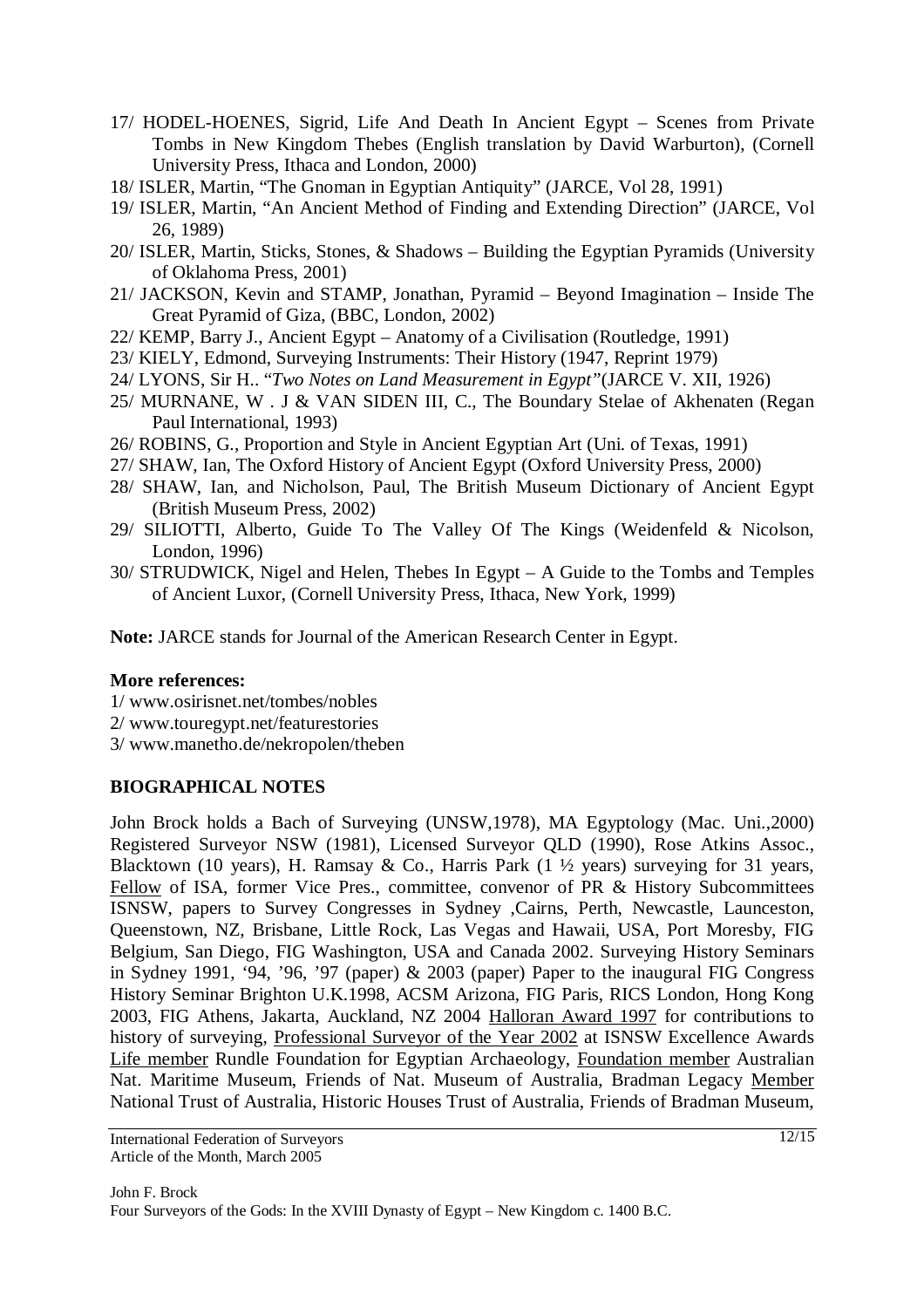Royal Aust Historical Society, Society of Aust Genealogists, Surveyors Historical Society of the USA, Aust Science History Club, International Map Collectors Society.

# **CONTACTS**

John Francis Brock H. Ramsay and Co. Pty. Ltd. 41 Albion Street, HARRIS PARK NSW 2150 AUSTRALIA Tel +61 (0)2 9635 5840 Fax +61 (0)2 9806 0027 Email: surveyor@hramsay.com.au Web site: www.mash.org.au

International Federation of Surveyors Article of the Month, March 2005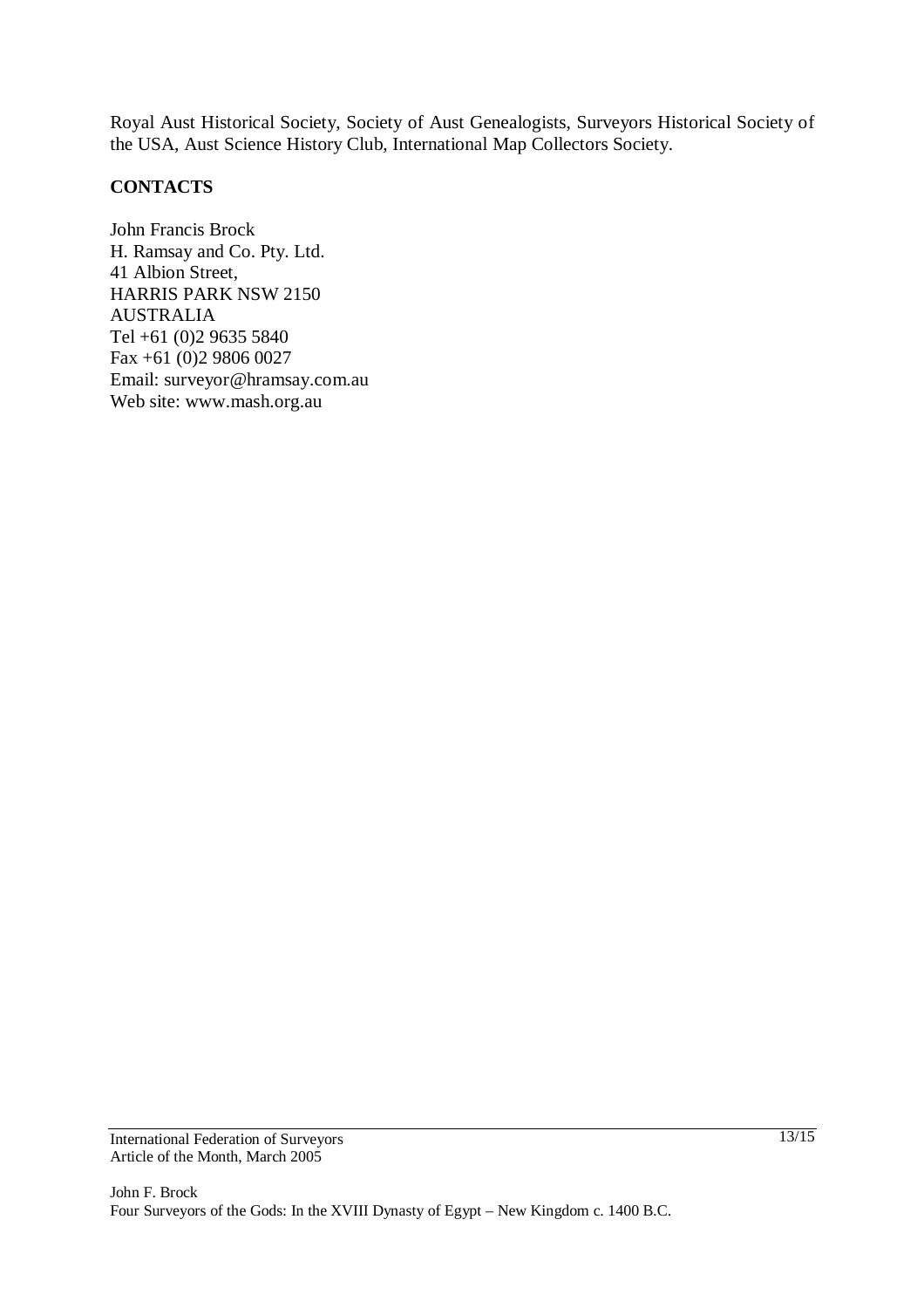# **APPENDIX A**

# **Ancient Egyptian Dynasties\***

| <b>Dynasty</b> | <b>B.C.</b> | <b>Period</b>                    |
|----------------|-------------|----------------------------------|
|                |             |                                  |
| 30             | 380-343     |                                  |
| 29             | 399-380     |                                  |
| 28             | 404-399     | Late Period                      |
| 27             | 525-404     |                                  |
| 26             | 664-525     |                                  |
| 24/25          | 747-656     |                                  |
| 22/23          | 945-715     |                                  |
| 21             | 1069-945    | Third Intermediate Period        |
| 20             | 1188-1069   |                                  |
| 19             | 1295-1188   | New Kingdom                      |
| 18             | 1550-1295   |                                  |
| $14 - 17$      | 1650-1550   | Second Intermediate Period       |
| 13/14          | 1795-1650   |                                  |
| 12             | 1985-1795   | Middle Kingdom                   |
| 11             | 2055-1985   |                                  |
| 11 (Thebes)    | 2125-2055   |                                  |
| 9/10           | 2160-2025   | <b>First Intermediate Period</b> |
| 7/8            | 2181-2125   |                                  |
| 6              | 2345-2181   |                                  |
| 5              | 2494-2345   |                                  |
| 4              | 2613-2494   | Old Kingdom                      |
| 3              | 2686-2613   |                                  |
| $\overline{c}$ | 2925-2686   |                                  |
| 1              | 3100-2925   | <b>Early Dynastic Period</b>     |

\*dates taken from Shaw, I., and Nicholson, P.,, *The British Museum Dictionary of Ancient Egypt*, reprint 1995

International Federation of Surveyors Article of the Month, March 2005